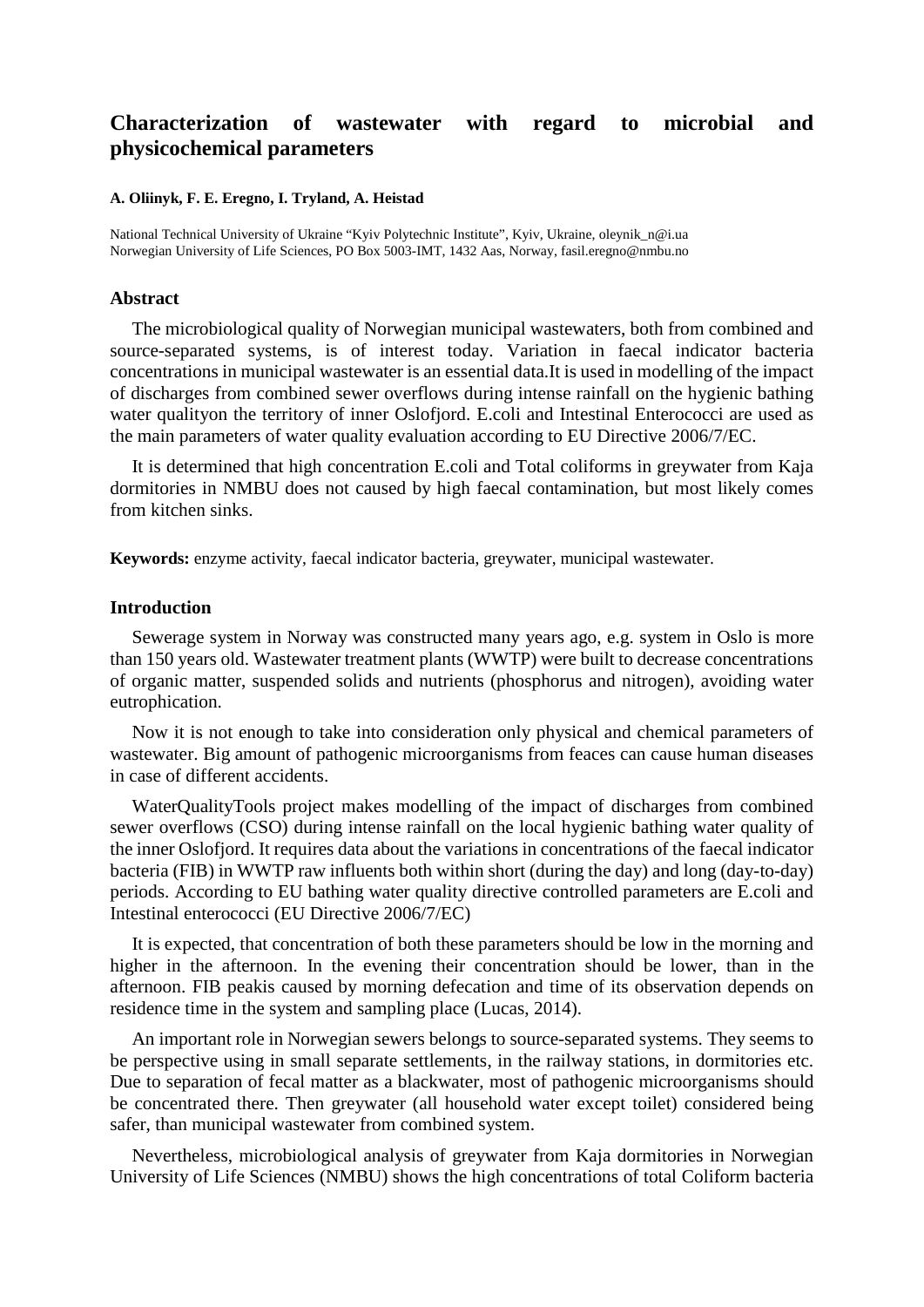(TCB) 2.98·105 – 2.42·107/100 ml, and E.coli 1.10·105 – 4.10·106/100 ml. It can be caused by faecal contamination, bacterial growth in pipelines or habits of tenants. (Ecomotive, 2014)

Literature survey shows, that number of bacteria in greywater significantly depends on the source of wastewater. According to this greywater can be devided into "light grey" – wastewater from bathroom sinks, baths and showers – and "dark grey" – more contaminated waste from laundry facilities, dishwasher sand, in some instances, kitchen sinks. "Light" greywater can contain up to 2.4·106/100 ml of E.coli and 2·104/100 ml for Intestinal Enterococci (Birks, 2007).

Especially high concentrations of FIB are shown for kitchen greywater: up to 7.4 log10/100 ml for E.coli and 7.7 log10/100 ml for Enterococci (Ottosson J, 2003). E.coli meanings can reach even 2.5·108/100 ml (Eriksson, 2002).

During the day FIB concentration can change significantly, as people use bath, shower and wash basin mainly in the morning and in the evening. While kitchen devices are mainly used during the dinnertime (Matos, 2004).

Analyzing fecal contamination, very often essential to do it as quick as possible. Minimizing detection time provides real-time water quality evaluation, i.e. prevention of epidemiological accidents.

Rapid method of coliforms detection and enumeration based on the direct measurement of enzymatic activity: β-D-galactosidase (GALase) for coliforms and β-D-glucuronidase (GLUase) for E.coli. This method is simple, fast (1-2 hours in comparison with 18-24 hours for standard methods), but has low specificity. Even so, it can be useful for approximate evaluation of FIB concentrations (Fiksdal, 2008).

The objectives of the research:

- − investigate within-day and day-to-day variations of fecal indicator bacteria (FIB) in municipal wastewater
- − discover reasons of high FIB level in greywater from Kaja dormitories
- − check the relation between enzyme activity and FIB concentration in wastewaters.

## **Materials and methods**

#### **Sample collection**

All the wastewater samples were collected and analyzed in Norwegian University of Life Sciences (NMBU).

Samples of municipal wastewater were taken from the collecting pipe near the Sørhellinga building.

Greywater samples were taken from two places: from the collecting pipe after Kajadormitories before first collecting tank and from the second collecting tank in Fløy 4.Blackwater samples were taken from the collecting tank in Fløy 4.

To investigate the variation samples were collected three times during the day: morning, afternoon and evening during several days. To explore relation between enzyme activity and FIB concentration samples were taken 3 times a day with minimum interval 1 hour.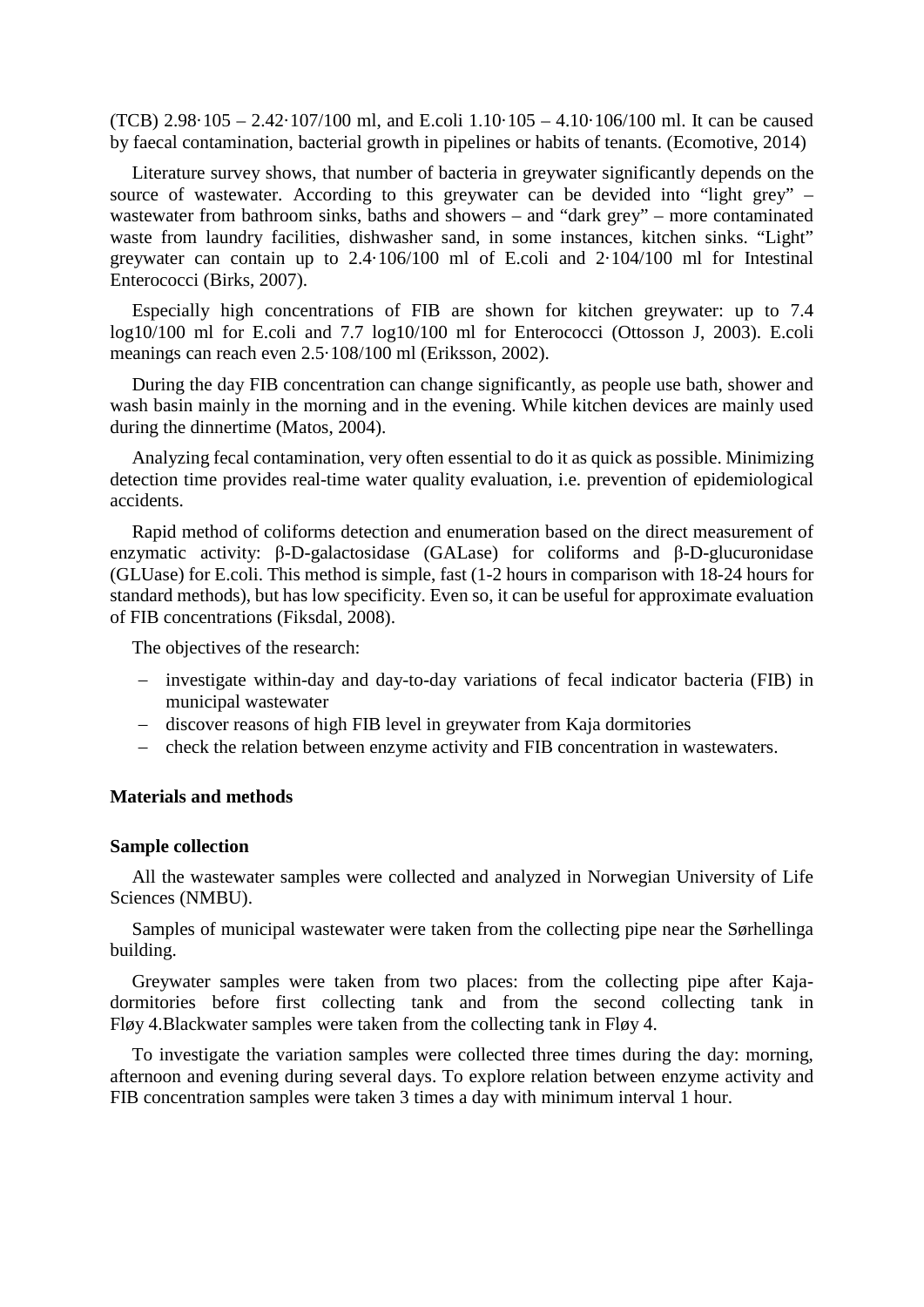#### **Microbial analyses**

The water samples were analysed for total coliforms (TCB) and E.coli using the Colilert 18 QuantiTray method (ISO 9308-2) ISO 7899-2, 2012. The results are given as Most Probable Number (MPN) per 100 ml.

Intestinal enterococci and faecal coliforms (FCB)in the water samples were quantified after membrane filtration using method from ISO 7899-2 (ISO 7899-2, 2000) and NS 4792 (NS 4792, 1990). The results are given as colony forming units (cfu) per 100 ml.

Enzyme activity in samples was measured using Colifast method according to the manufacturer guideline.

#### **Chemical analyses**

To get the whole characteristic of wastewater there was measured a set of physicochemical parameters: electrical conductivity (EC), pH, total phosphorus (TP), chemical oxygen demand (COD), total suspended solids (TSS), turbidity and color.

TSS were determined according to standard methods using glass fiber filter disksGF/C 1.2  $\mu$ m (APHA, 2005; SINTEF, 2004). The volume of filtered sample varied from 5 to 50 ml depending on visual observations.

TP was determined in the unfiltered samples using Hach Lange cuvette tests LCK350 and LCK349 according to standard methods (APHA, 2005). Highly concentrated samples were diluted up to 10 times.

COD was determined in the unfiltered samples using Hach Lange cuvette tests LCK114and LCK314according to standard methods (ISO 15705:2002).

EC, pH, turbidity and color were measured according to standard methods (APHA, 2005).

### **Results**

## **Municipal wastewater**

Samples of MWW were collected within one day and the variation in concentration of FIB is shown on the Fig. 1. As expected, concentration of FIB is lower in the morning, due to the dilution by shower water, although concentration of Enterococci is higher in the morning.



**Figure1** within day variation in concentration of FIB in municipal wastewater from NMBU.

Physico-chemical parameters of samples match those of typical Norwegian municipal wastewater (Table 1).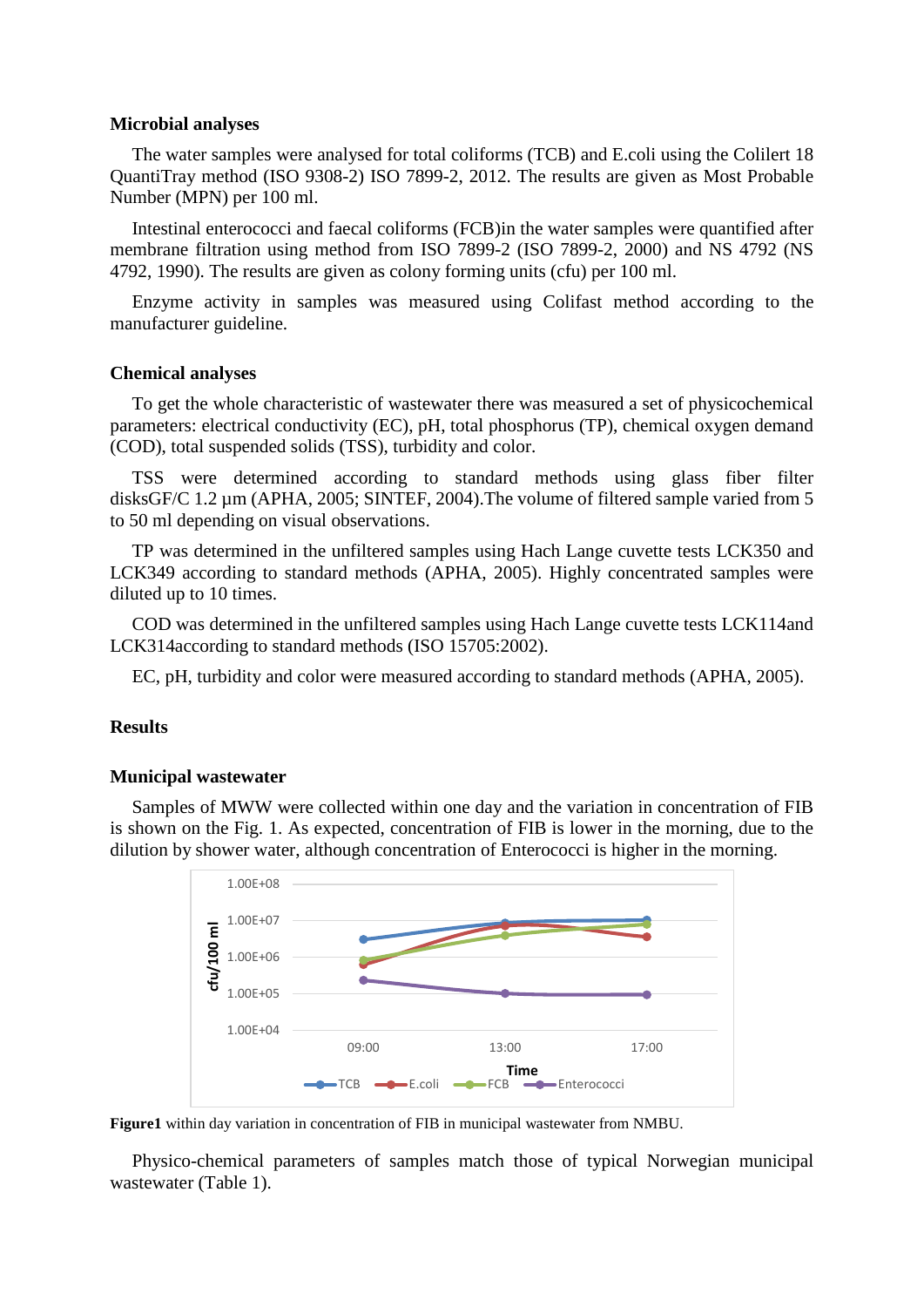| <b>Chemical parameters</b>             |      |       |       | Microbiological parameters / 100 ml |               |               |              |  |
|----------------------------------------|------|-------|-------|-------------------------------------|---------------|---------------|--------------|--|
| <b>Time</b>                            | 9:00 | 13:00 | 17:00 | Time                                | 9:00          | 13:00         | 17:00        |  |
| Ec, µS/cm                              | 322  | 830   | 820   | <b>TCB</b>                          | $3.08E + 06$  | $8.66E + 06$  | $1.05E + 07$ |  |
| pH                                     | 8.71 | 9.17  | 9.08  | E.coli                              | $6.31E + 0.5$ | $7.27E + 06$  | $3.65E + 06$ |  |
| TP, mgP/I                              | 7.76 | 13.8  | 17.4  | <b>FCB</b>                          | $8.33E + 0.5$ | $3.97E + 06$  | $8.03E + 06$ |  |
| $\mathbf{COD}, \mathbf{mg}/\mathbf{l}$ | 480  | 2261  | 1343  | <b>St.</b> deviation                | $4.16E + 05$  | $4.51E + 0.5$ | $1.67E + 06$ |  |
| SS, g/l                                | 0.21 | 0.84  | 0.58  | <b>Enterococci</b>                  | $2.35E + 0.5$ | $1.03E + 0.5$ | $9.45E + 04$ |  |
| <b>Turbidity</b>                       | 172  | 971   | 581   | <b>St</b> deviation                 |               | $6.01E + 04$  | $7.07E + 02$ |  |
| Color, mg/l Pt                         | 157  | 467   | 302   |                                     |               |               |              |  |

**Table 1** Physicochemical and microbiological parameters of municipal wastewater in NMBU.

## **Greywater**

It was assumed that high level of FIB is caused by bacterial growth in collecting tanks. Water samples from both Kaja and Fløy 4 have been taken in the morning during 3 days. Comparison of FIB concentrations shows that number of coliform bacteria in greywater decreases after it gets into tank, while number of Enterococci increases (Fig. 2).



**Figure 2** FIB concentrations in greywater from Kaja and Fløy 4.

If to talk about physicochemical parameters pH and TP concentration of "fresh" greywater from Kaja are lower, than that of wastewater samples from Fløy 4 (Table 2). Whereas COD concentration is higher in Kaja samples.

| <b>Chemical</b><br>parameters          | Kaia            | Fløy 4          | <b>Microbial</b><br>parameters,<br>$cfu/100$ ml |              | Kaia         | Fløy 4        |              |  |
|----------------------------------------|-----------------|-----------------|-------------------------------------------------|--------------|--------------|---------------|--------------|--|
|                                        |                 |                 |                                                 | Average      | St. dev.     | Average       | St. dev.     |  |
| Ec, µS/cm                              | $270+23$        | $259+17$        | <b>TCB</b>                                      | $9.01E + 06$ | $3.12E + 06$ | $3.22E + 06$  | $4.50E + 05$ |  |
| pН                                     | $6.82 \pm 0.20$ | $7.23 \pm 0.09$ | E.coli                                          | $1.46E + 06$ | $6.98E + 05$ | $8.38E + 0.5$ | $5.05E + 05$ |  |
| TP, mgP/I                              | $1.16 \pm 0.16$ | $1.44 \pm 0.24$ | <b>FCB</b>                                      | $5.69E + 06$ | $4.58E + 06$ | $2.24E + 06$  | $1.06E + 06$ |  |
| $\mathbf{COD}, \mathbf{mg}/\mathbf{l}$ | $262 + 75$      | $231 + 53$      | <b>Enterococci</b>                              | $4.65E + 03$ | $2.56E+03$   | $7.85E+03$    | $5.08E + 03$ |  |
| SS, mg/l                               | $61+17$         | $131 + 91$      |                                                 |              |              |               |              |  |
| Turbidity,<br><b>FNU</b>               | $114 + 59$      | $122 + 64$      |                                                 |              |              |               |              |  |
| Colour,<br>$mg/l$ Pt                   | $193 \pm 132$   | $97 + 59$       |                                                 |              |              |               |              |  |

**Table 2** Chemical and microbiological parameters of greywater from NMBU.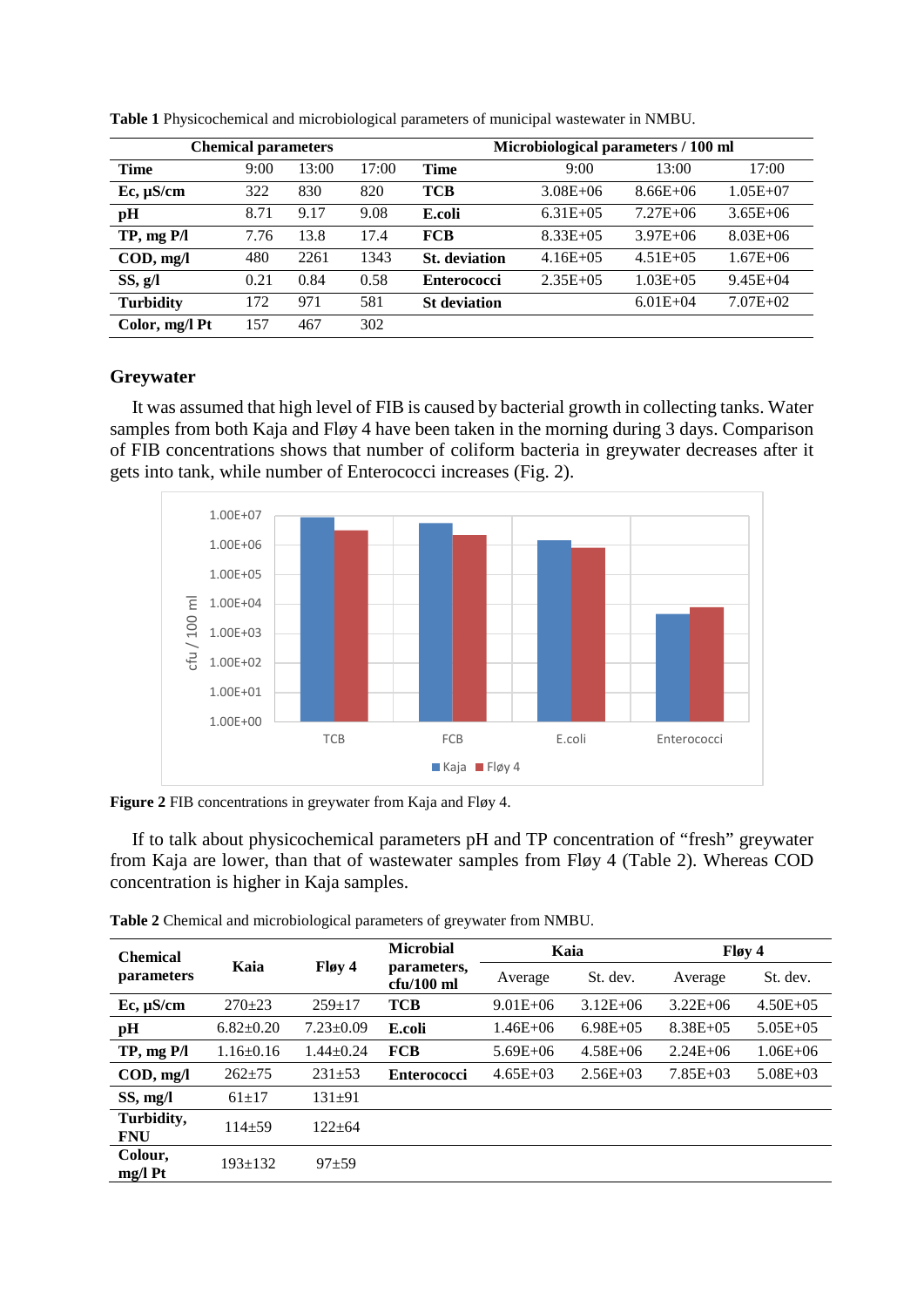As first assumption was not confirmed, it was decided to check the origin of contamination. To find the source of bacteria there were conducted growth potential test and qPCR analysis for human specific Bacteroides and Enterococci.

Results of growth potential test match the expectations, i.e. at room temperature number of bacteria rises during the first day and then begin to decrease (Fig. 3). Number of Enterococci decreases from the first day. The initial amount of bacteria is very high, so most probably FIB have non-faecal origin.

Last assumption was confirmed by PCR analysis. It was conducted in Norwegian Institute for Water Research (NIVA).There were taken 3 parallels of black, grey and municipal wastewater, which also were analyzed for total coliforms and E.coli (Table 3). While concentration of FIB is very high in greywater, amount of Bacteroides gene copies is 5 logs lower than in municipal wastewater, and number of Enterococci is 1 log lower.



**Figure 3** Results of growth potential test for greywater from NMBU

| <b>Table 3 Results of qPCR analysis for humanspecific Bacteroides and Enterococci.</b> |  |
|----------------------------------------------------------------------------------------|--|
|----------------------------------------------------------------------------------------|--|

|                                       | <b>Blackwater</b> |              | <b>Municipal wastewater</b> |             | <b>Grevwater</b> |              |
|---------------------------------------|-------------------|--------------|-----------------------------|-------------|------------------|--------------|
| <b>Parameters</b>                     | Average           | s            | Average                     | s           | Average          | s            |
| $TCB/100$ ml                          | $4.78E + 07$      | $9.6E + 06$  | $8.77E + 06$                | $6.3E + 06$ | $1.43E + 07$     | $9.7E + 06$  |
| E.coli / 100 ml                       | $8.99E + 06$      | $1.3E + 06$  | $4.49E + 06$                | $3.1E + 06$ | $1.55E + 06$     | $3.8E + 0.5$ |
| <b>Bacteroides Gene</b><br>copies/ml  | $1.20E + 09$      | $1.1E + 0.8$ | $1.10E + 09$                | $1.1E + 09$ | $1.30E + 04$     | $4.8E + 03$  |
| <b>Enterococci</b><br>relative CFU/ml | $1.87E + 0.8$     | $5.5E+07$    | $8.20E + 06$                | $3.0E + 06$ | $3.70E + 0.5$    | $5.6E + 0.5$ |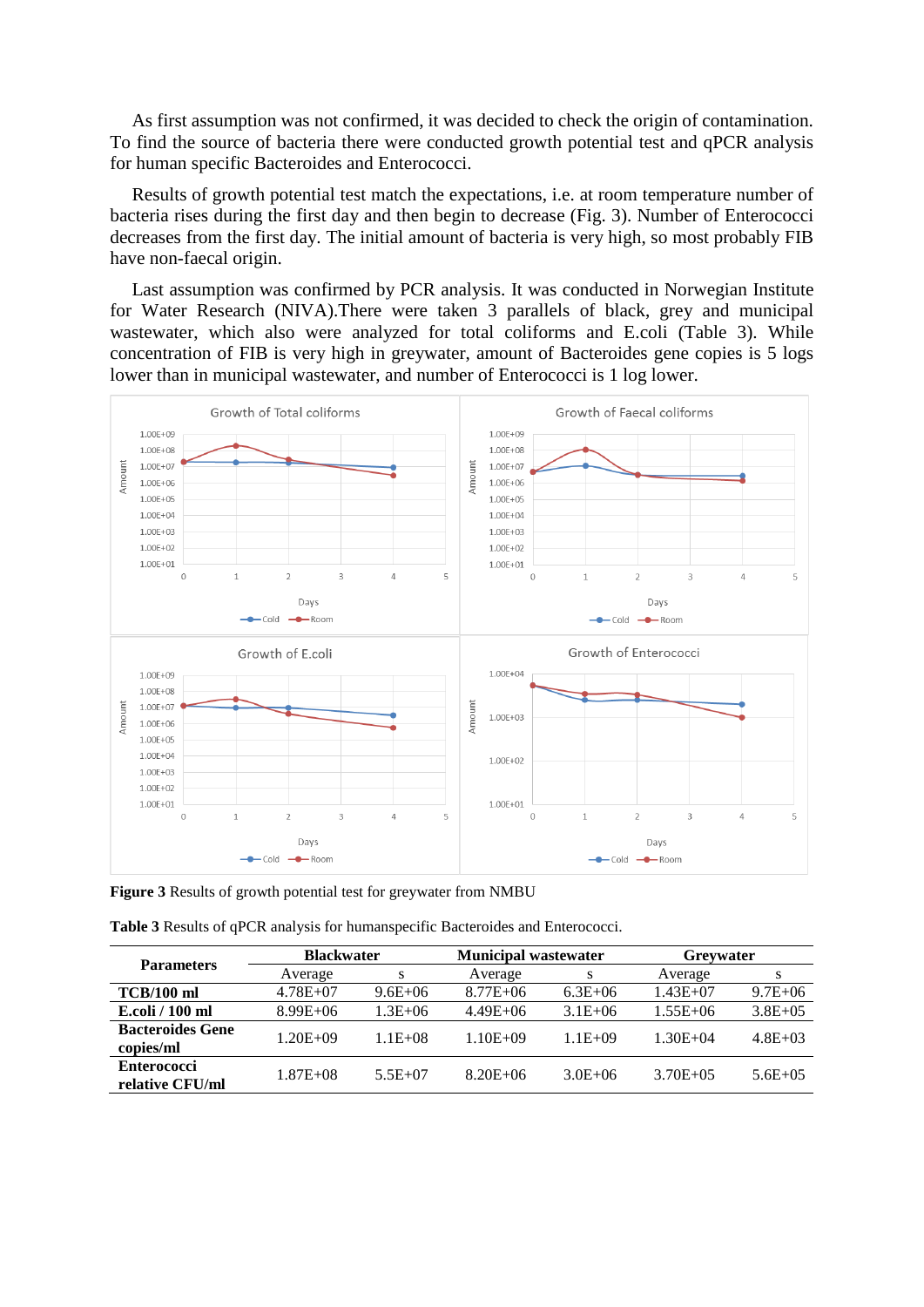### **Enzyme activity**

There was checked the relation between enzyme activity in wastewaters and FIB concentrations. It is seen that this parameter can be used for previous evaluation of FIB concentration in different types of wastewater: blackwater, greywater and municipal wastewater. (Fig. 4)



**Figure 4** Relation between FIB concentrations and enzyme activity.

#### **Conclusions**

Parameters of municipal wastewater from combined sewer are common for this type of water. Concentration of bacteria is lower in the morning and increases during the day. The opposite picture observed for Enterococci.

According to regrowth test greywater contains enough nutrients to promote the Coliforms and E.coli growth during one day.

Greywater from Kaja dormitories contains high concentrations of Total Coliforms and E.coli, which correspond to previous measurements. At the same time only small part of them have fecal origin, whereas others more likely come from kitchen.

Rapid enzyme method can be used for preliminary evaluation of FIB concentration in different types of wastewater.